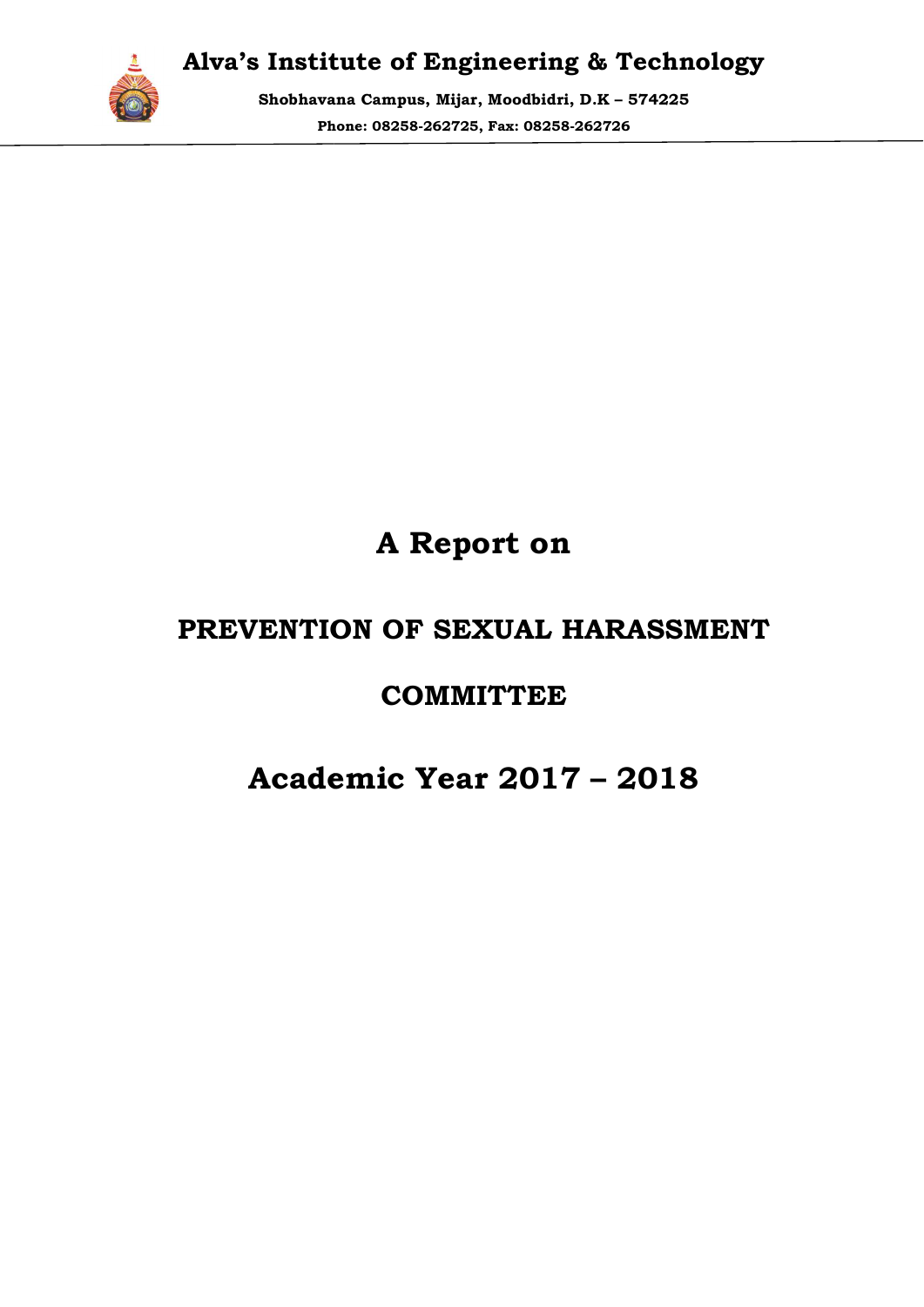

Shobhavana Campus, Mijar, Moodbidri, D.K – 574225 Phone: 08258 08258-262725, Fax: 08258-262726

### Index Sheet

| <b>S1. No.</b> | Activity                     |
|----------------|------------------------------|
| 1.             | Annual report                |
| 2.             | <b>Orientation Programme</b> |
| 3.             | Awareness Programme          |
| 4.             | Guest talk                   |
| 5.             | Movie show                   |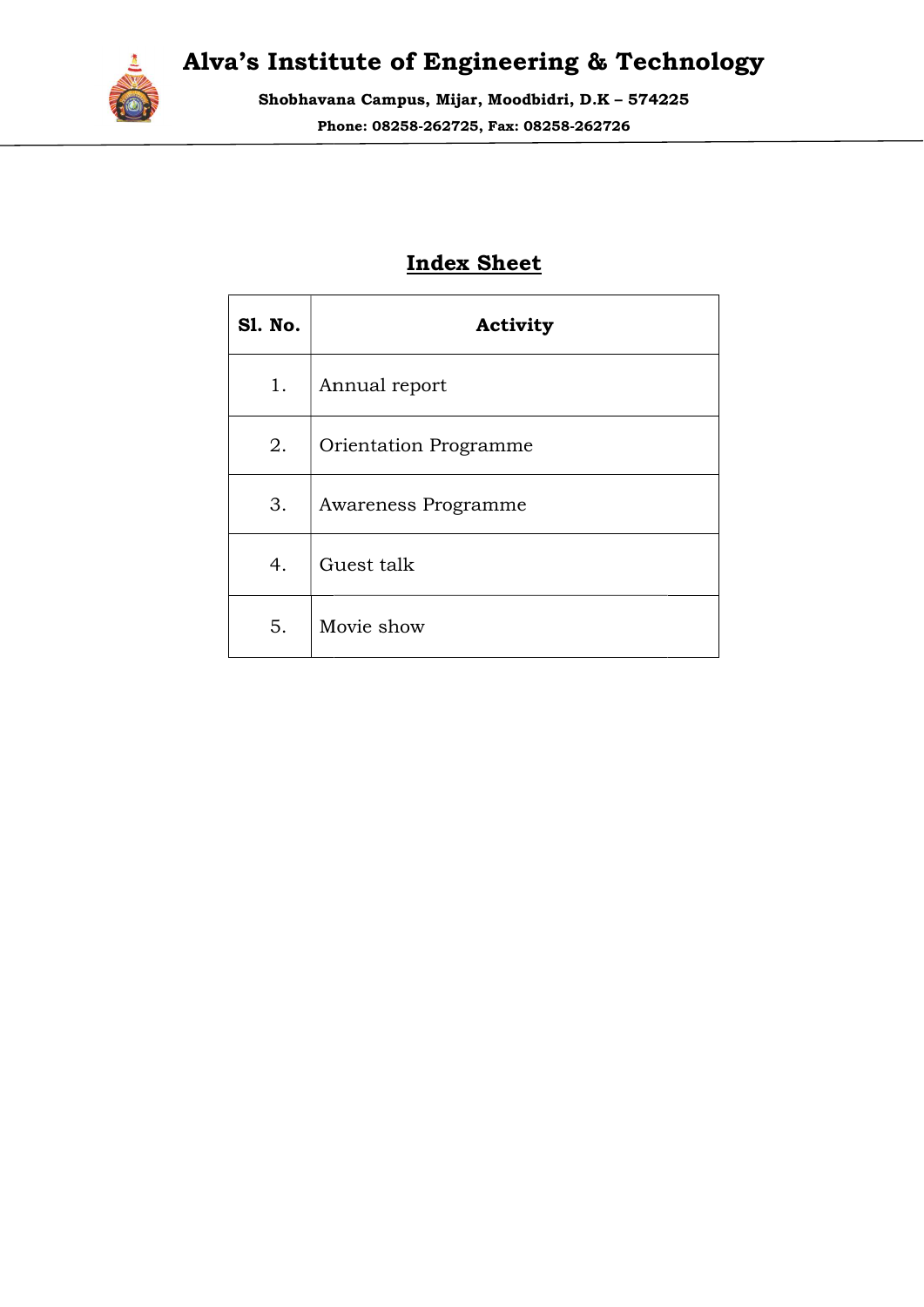

Shobhavana Campus, Mijar, Moodbidri, D.K – 574225 Phone: 08258 08258-262725, Fax: 08258-262726

#### PREVENTION OF SEXUAL HARASSMENT (PSH) COMMITTEE

#### REPORT FOR THE ACADEMIC YEAR 2017 2017-2018

- A committee is formed by the Principal along with the IQAC Members on A committee is formed by the Principal along v<br>28/07/2017 for the academic year 2017-2018.
- The Chairperson called for a meeting to discuss the duties and responsibilities of the members in order to maintain a sexual harassment free campus.
- The committee conducted an orientation programme on "Sexual harassment awareness and prevention "in the college.
- A Training program on how to identify sexual harassment by Body language trainer Ms. Kanan Tandi.
- Awareness programme on "Prevention of sexual abuse at workplace" is conducted by the committee.
- The committee members organized a movie show for students to bring awareness about the sexual harassments.
- In the beginning of the academic year it was decided to form a human chain to create awareness about sexual harassment. Due to insufficient time, as the semester exams were closer the program was not executed. **REPORT FOR THE ACADEMIC YEAR 2017-2018**<br>committee is formed by the Principal along with the IQAC Members on<br>07/2017 for the academic year 2017-2018.<br>Exhieperson called for a meeting to discuss the duties and<br>ponsibilities

**Conclusion:** The campus is free from sexual Harassment.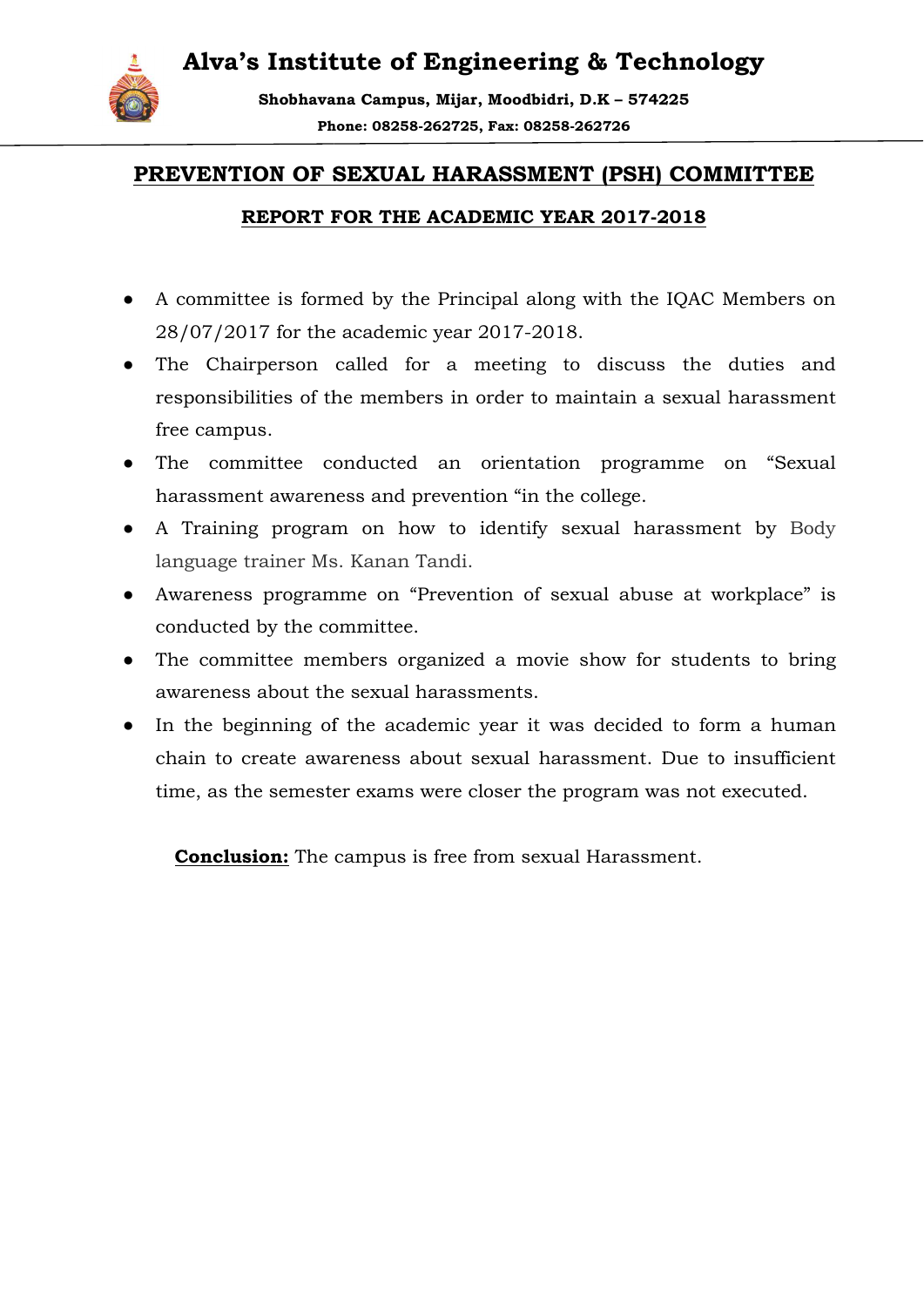

Shobhavana Campus, Mijar, Moodbidri, D.K – 574225 Phone: 08258 08258-262725, Fax: 08258-262726

#### Report on Orientation programme

An orientation programme on "Sexual harassment Awareness and prevention" was organised by the Prevention of Sexual harassment (PSH) Committee of Alva's Institute of Engineering & Technology on 30/08/2017, Wednesday, at 11:00 am 11:00 am, in MBA Seminar Hall, AIET, Mijar, Moodbidri for the I year students.

Dr. Basavaraju B, Dean Academics (I year), presided over the function. The



formal function began with the welcome address. Dr. Basavaraju B, Dean Academics, formally inaugurated the programme. Mrs. Sakshi Kamath, Assistant Professor,

Department of Chemistry, who was also the resource person for the orientation programme, oriented the students about the various issues and its consequences related to the Committee. She also guided students to approach the members of the committee at any time in case of any sexual harassment. Finally, the programme was concluded by Mrs. Prameela S. Konde, Chairperson of the committee, with vote of thanks.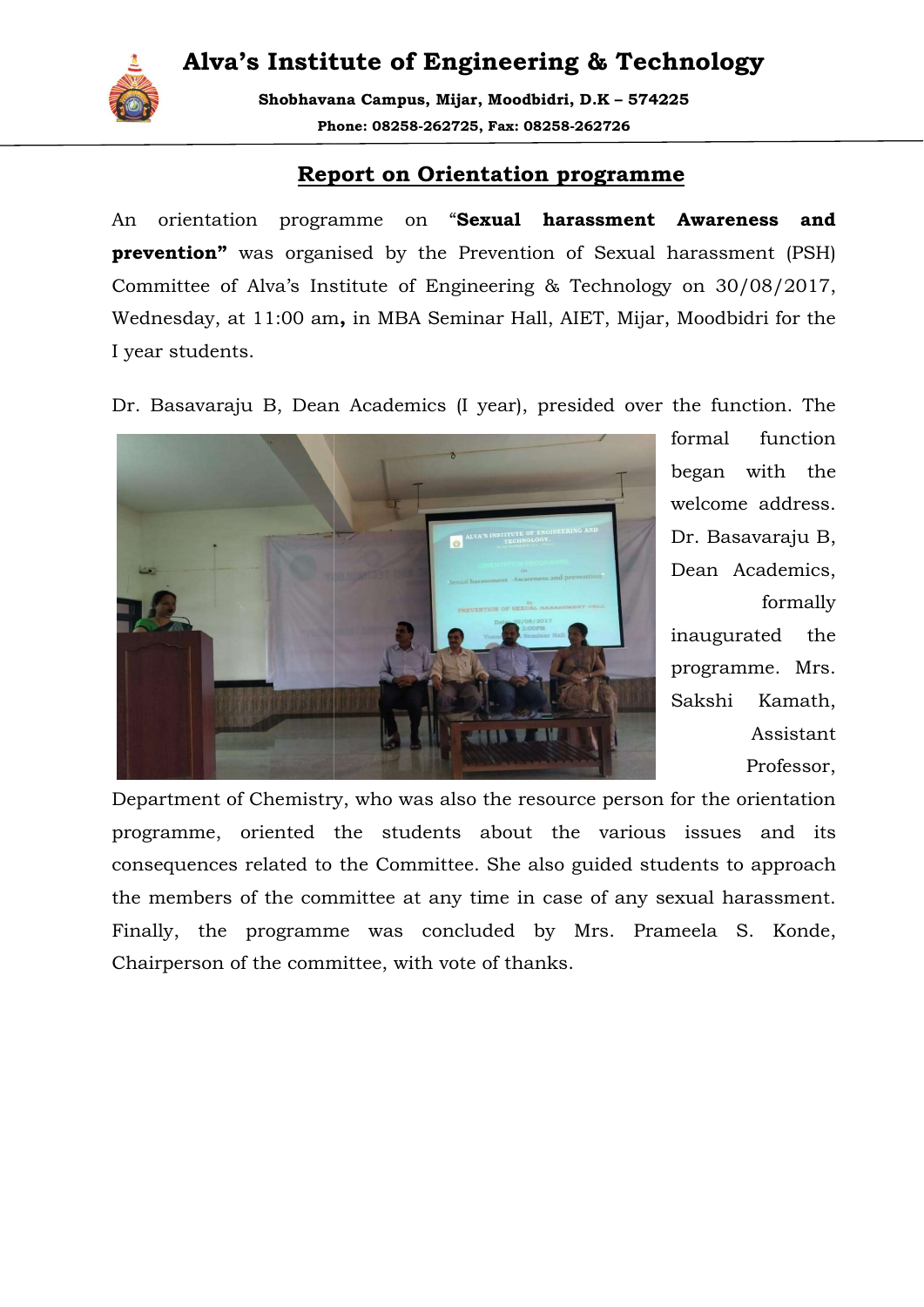

Shobhavana Campus, Mijar, Moodbidri, D.K – 574225 Phone: 08258 08258-262725, Fax: 08258-262726

#### REPORT ON AWARENESS PROGRAMME

Prevention of Sexual harassment Committee of Alva's Institute of Prevention of Sexual harassment Committee of Alva's Institute of<br>Engineering & Technology has conducted awareness programme on



"Prevention of sexual abuse at Workplace" on13-10-2017, Friday at<br>2:00pm**,** in MBA 2:00pm, Auditorium, AIET, Mijar, Moodbidri.

Mr. Sandesh J Chowta,

State Public Prosecutor, High court of Karnataka, Bengaluru was the resource person for the programme .

Resource person Mr. Sandesh J Chowta told the purpose of this type of awareness programmes in work places. He also gave the information

about guidelines and norms prescribed by the Honourable Supreme court for dealing with cases of for dealing with cases of<br>Sexual harassment of women at workplace.

Prof. Kurian, Principal, Alva's



college, Moodbidri, presided over the function. Mrs. Jayashree Amarnath Shetty, Trustee AEF, Moodbidri, was also present.

Mrs. Prameela S Konde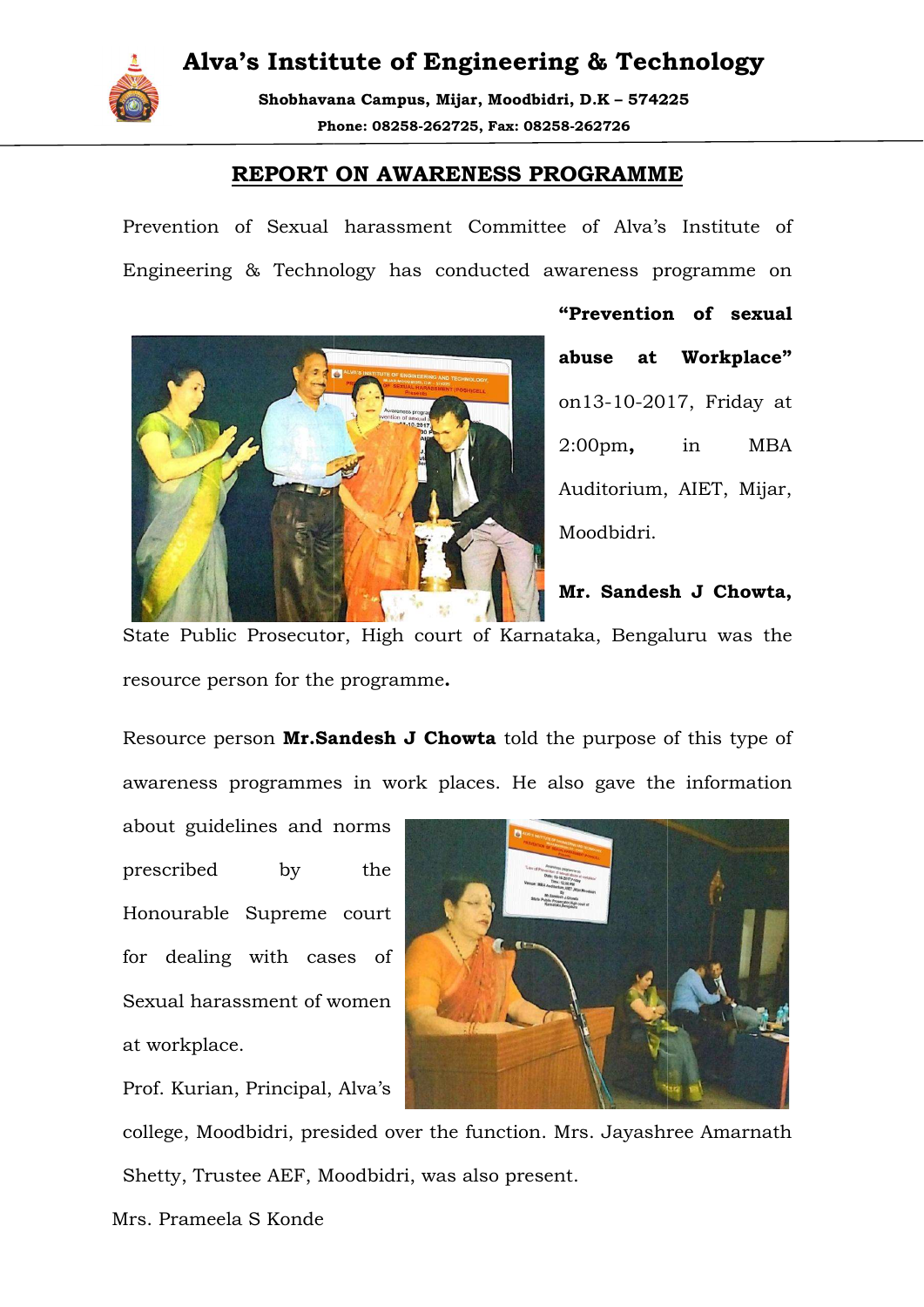

Shobhavana Campus, Mijar, Moodbidri, D.K – 574225 Phone: 08258 08258-262725, Fax: 08258-262726

#### REPORT ON GUEST TALK

Prevention of Sexual harassment (PSH) Committee of Alva's Institute of Engineering &Technology, has organised a guest ta on "Gender equality and sexual harassment"  $on19/02/2018$ , Monday, at 2:00pm, in Engineering Seminar Hall, AIET, Mijar, Moodbidri. 19/02/2018,<br>AIET, Mijar,<br>y Mrs. Jyothi<br>Ajith Kumar,

The formal function began with the welcome address by Mrs. Jyothi Pramal, Member convener of the Committee. Mr. Ajith Kumar Advocate, Mangaluru, who was the resource person for the the programme, addressed the students and gave information about



gender equality and sexual harassment. All the I year students and class representatives of other classes were present. Finally, the programme was concluded by Mrs. Veena D Savanth, Member of the committee, with vote of thanks.